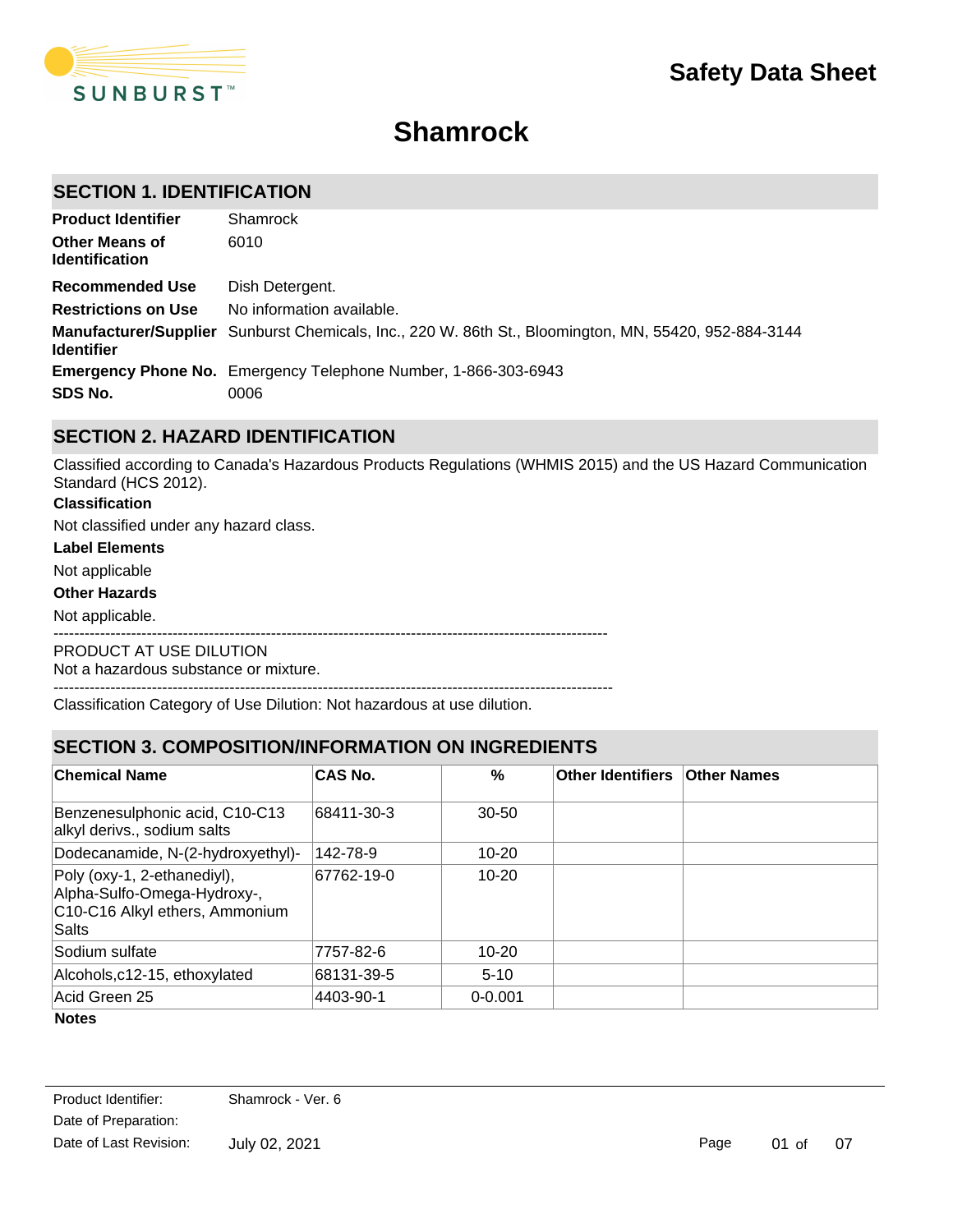# **SECTION 4. FIRST-AID MEASURES**

#### **First-aid Measures**

#### **Inhalation**

Remove source of exposure or move to fresh air. Get medical advice or attention if you feel unwell or are concerned.

### **Skin Contact**

Wash gently and thoroughly with lukewarm, gently flowing water and mild soap for 5 minutes.

### **Eye Contact**

Immediately rinse the contaminated eye(s) with lukewarm, gently flowing water for 15-20 minutes, while holding the eyelid(s) open. If eye irritation persists, get medical advice or attention.

#### **Ingestion**

Do NOT induce vomiting. Drink plenty of water. Never give anything by mouth to an unconscious person. If symptoms persist, call a physician.

#### **First-aid Comments**

Get medical advice or attention if you feel unwell or are concerned.

----------------------------------------------------------------------------------------------------------

PRODUCT AT USE DILUTION EYE CONTACT: Rinse with plenty of water.

SKIN CONTACT: Rinse with plenty of water.

INHALATION: Get medical attention if symptoms occur.

INGESTION:

Rinse mouth. Get medical attention if symptoms occur.

----------------------------------------------------------------------------------------------------------.

#### **Most Important Symptoms and Effects, Acute and Delayed**

#### None known.

**Immediate Medical Attention and Special Treatment**

### **Special Instructions**

Treat symptomatically.

## **SECTION 5. FIRE-FIGHTING MEASURES**

#### **Extinguishing Media**

### **Suitable Extinguishing Media**

Water. Carbon dioxide (CO 2 ). Dry chemical.

### **Unsuitable Extinguishing Media**

None known.

#### **Specific Hazards Arising from the Product**

Not sensitive to static discharge. Not sensitive to mechanical Impact.

## **Special Protective Equipment and Precautions for Fire-fighters**

As in any fire, wear self-contained breathing apparatus pressure-demand, MSHA/NIOSH (approved or equivalent) and full protective gear.

 $\Gamma$  in any fire self-contained breathing apparatus pressure-demand,  $\Gamma$  or  $\Gamma$ Product Identifier: Shamrock - Ver. 6 Date of Preparation: Date of Last Revision: July 02, 2021

Page 02 of 07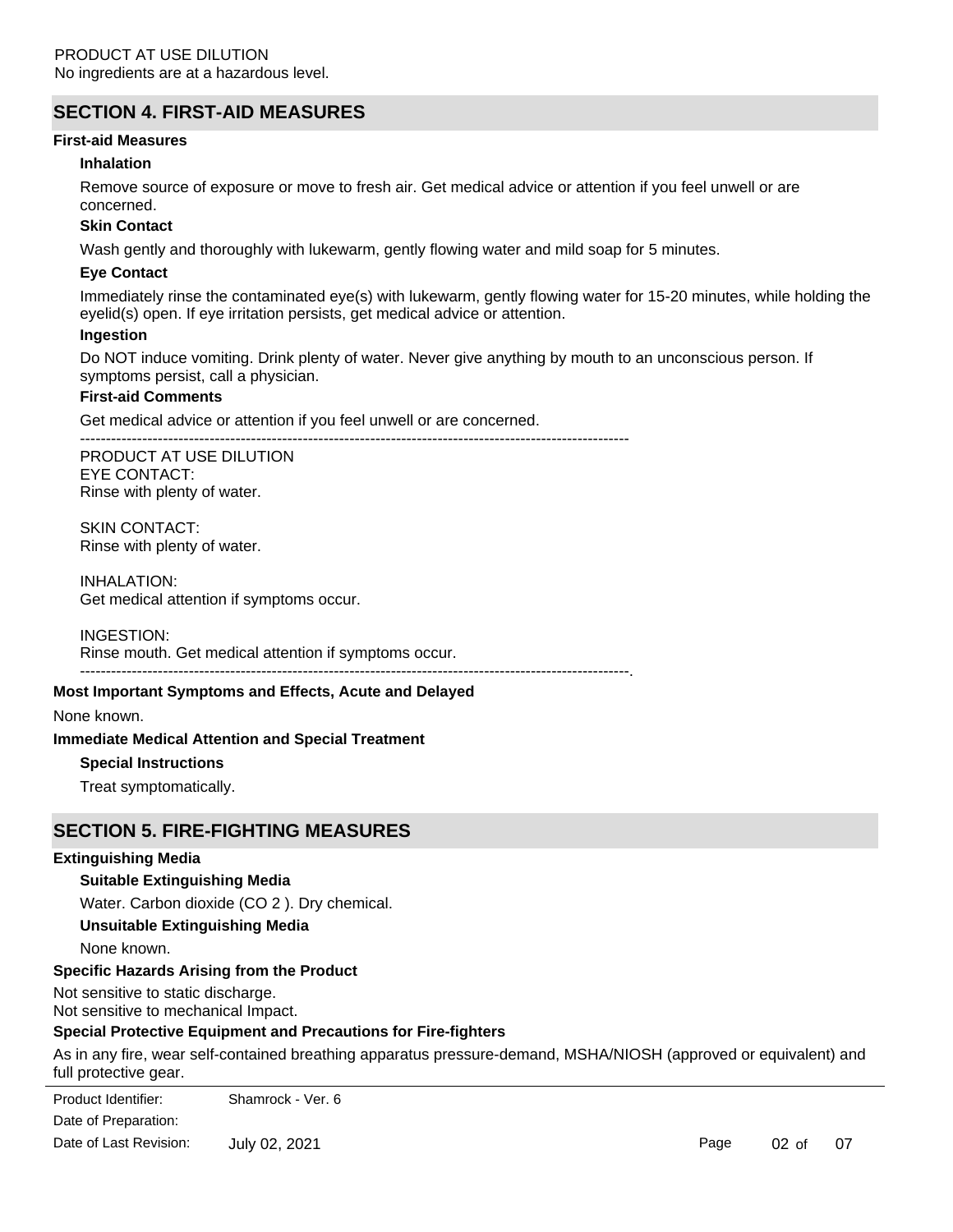As in any fire, wear self-contained breathing apparatus pressure-demand, MSHA/NIOSH (approved or equivalent) and full protective gear.

## **SECTION 6. ACCIDENTAL RELEASE MEASURES**

#### **Personal Precautions, Protective Equipment, and Emergency Procedures**

Avoid contact with eyes. If spilled, take caution, as material can cause surfaces to become very slippery.

#### **Environmental Precautions**

No special precautions are necessary.

### **Methods and Materials for Containment and Cleaning Up**

Collect and reuse if possible. Following product recovery, flush area with water.

### **Other Information**

 $-$ 

### PRODUCT AT USE DILUTION

Personal precautions, protective equipment and emergency procedures: Avoid contact with skin, eyes and clothing. Do not breathe spray mist. Solution can cause surfaces to become slippery

#### Environmental precautions:

Avoid release to the environment. Rinse or mop up use solutions. Solutions may be flushed down sanitary sewer drains.

Methods and materials for containment and cleaning up: Prevent further leakage and leakage, mop or wipe up spilled solution. Rinse to drain. ----------------------------------------------------------------------------------------------------------.

# **SECTION 7. HANDLING AND STORAGE**

### **Precautions for Safe Handling**

Handle in accordance with good industrial hygiene and safety practice. Avoid contact with eyes.

#### **Conditions for Safe Storage**

Keep container tightly closed. Keep container closed when not in use. Keep out of the reach of children.

----------------------------------------------------------------------------------------------------------

#### PRODUCT AT USE DILUTION

Precautions for Safe Handling:

Wash hands after handling. Handle in accordance with good industrial hygiene and safety practice.

Conditions for Safe Storage: Keep out of reach of children. Store in suitable labeled containers. ----------------------------------------------------------------------------------------------------------.

# **SECTION 8. EXPOSURE CONTROLS/PERSONAL PROTECTION**

#### Control parameters

Exposure Guidelines This product does not contain any hazardous materials with occupational exposure limits established by the region specific regulatory bodies.

A5 = Not suspected as a human carcinogen.

#### **Appropriate Engineering Controls**

Provide eyewash in work area, if contact or splash hazard exists.

#### **Individual Protection Measures**

#### **Eye/Face Protection**

Not required but it is good practice to wear safety glasses or chemical safety goggles.

### **Skin Protection**

Not required, if used as directed. Rubber or vinyl gloves recommended when handling solid chemicals. Date of Preparation: Product Identifier: Shamrock - Ver. 6 Date of Last Revision: July 02, 2021

Page 03 of 07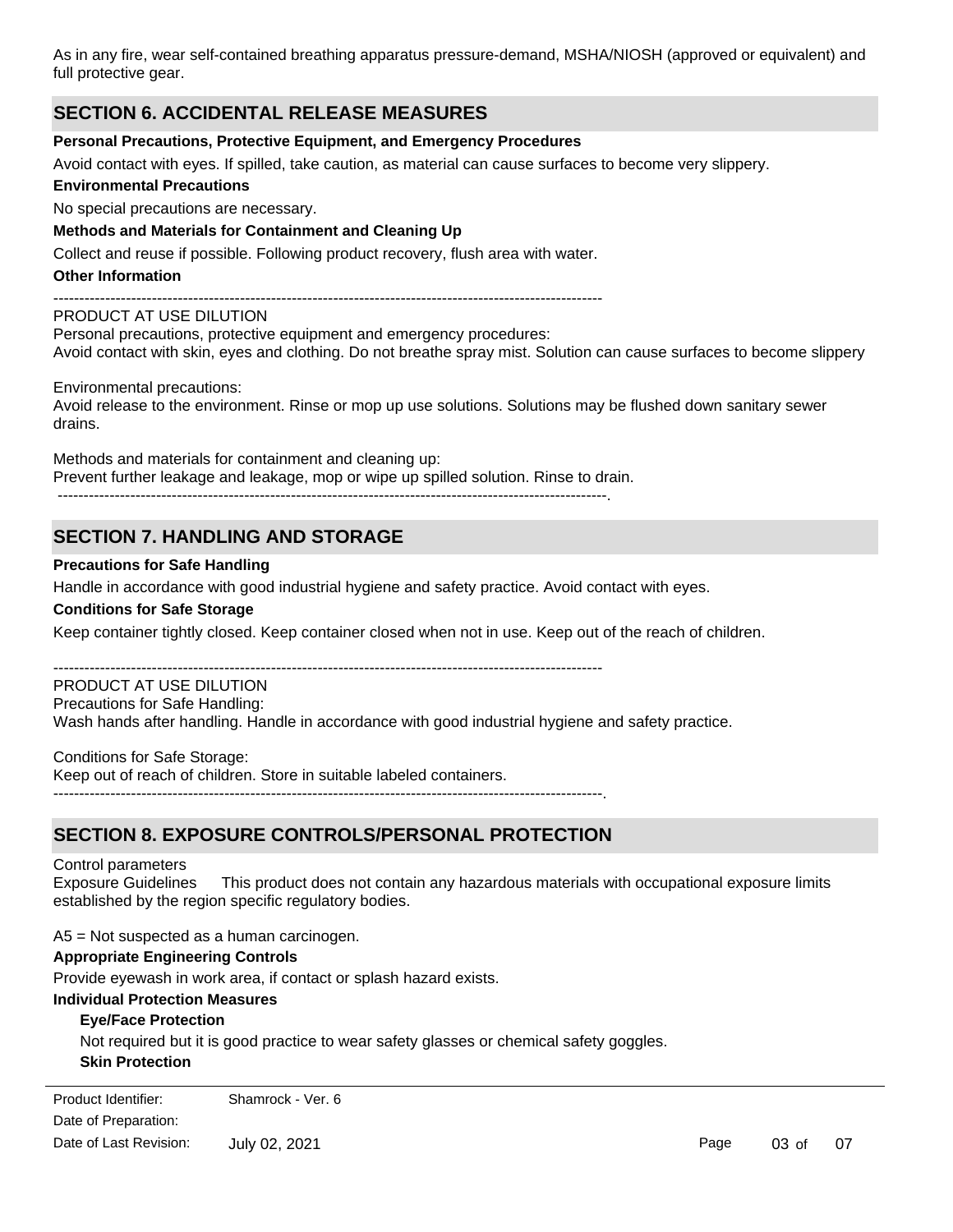**Respiratory Protection** Not required, if used as directed. Rubber or vinyl gloves recommended when handling solid chemicals.

Not normally required if product is used as directed. If exposure limits are exceeded or irritation is experienced, NIOSH/MSHA approved respiratory protection should be worn.

# **SECTION 9. PHYSICAL AND CHEMICAL PROPERTIES**

### **Basic Physical and Chemical Properties**

| Appearance                                                   | Green.                                               |
|--------------------------------------------------------------|------------------------------------------------------|
| Odour                                                        | Odourless                                            |
| <b>Odour Threshold</b>                                       | Not available                                        |
| pH                                                           | Not available                                        |
| <b>Melting Point/Freezing Point</b>                          | 60 °C (140 °F) (melting); Not applicable (freezing)  |
| <b>Initial Boiling Point/Range</b>                           | Not available                                        |
| <b>Flash Point</b>                                           | Not available                                        |
| <b>Evaporation Rate</b>                                      | Not applicable                                       |
| <b>Flammability (solid, gas)</b>                             | Not applicable                                       |
| <b>Upper/Lower Flammability or</b><br><b>Explosive Limit</b> | Not applicable (upper); Not applicable (lower)       |
| <b>Vapour Pressure</b>                                       | Not applicable                                       |
| Vapour Density (air = 1)                                     | Not applicable                                       |
| <b>Relative Density (water = 1)</b>                          | Not available                                        |
| <b>Solubility</b>                                            | Soluble in water; Not available (in other liquids)   |
| <b>Partition Coefficient,</b><br>n-Octanol/Water (Log Kow)   | Not applicable                                       |
| <b>Auto-ignition Temperature</b>                             | Not applicable                                       |
| <b>Decomposition Temperature</b>                             | Not available                                        |
| <b>Viscosity</b>                                             | Not applicable (kinematic); Not applicable (dynamic) |
| <b>Other Information</b>                                     |                                                      |
| <b>Physical State</b>                                        | Solid                                                |
| <b>Use Dilution</b>                                          | Use dilution pH is 8.5 - 9.5 pH                      |
| <b>VOC Content</b>                                           | VOC Content $(\%) =$<br>0%                           |

# **SECTION 10. STABILITY AND REACTIVITY**

**Chemical Stability** Normally stable. **Conditions to Avoid** None known. **Incompatible Materials** None known. **Hazardous Decomposition Products** None known. **Possibility of Hazardous Reactions** None expected under normal conditions of storage and use. **Reactivity** None known.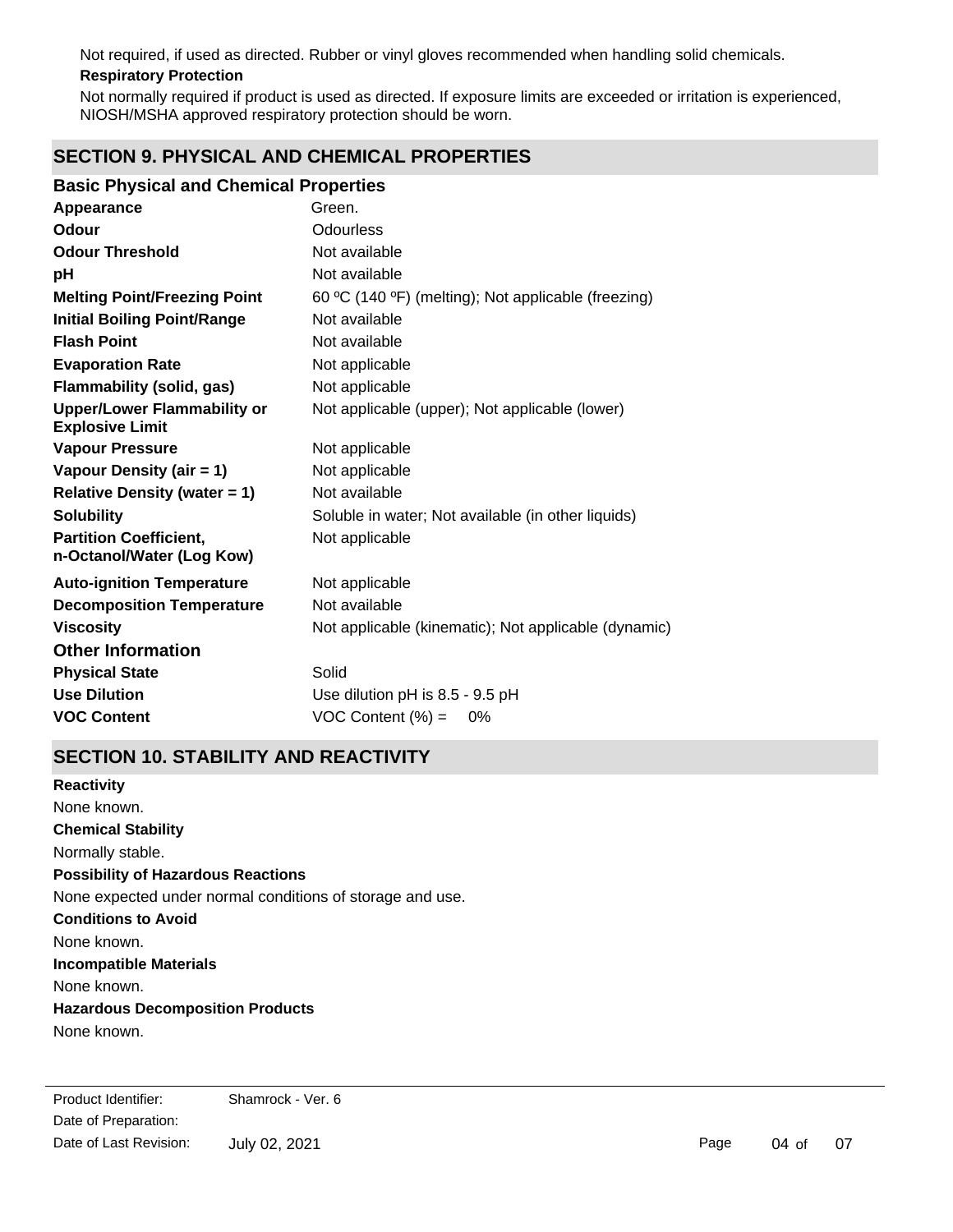# **SECTION 11. TOXICOLOGICAL INFORMATION**

### **Likely Routes of Exposure**

None.

### **Acute Toxicity**

| <b>Chemical Name</b>                                             | <b>LC50</b>   | LD50 (oral)      | LD50 (dermal)       |
|------------------------------------------------------------------|---------------|------------------|---------------------|
| Benzenesulphonic acid,<br>C10-C13 alkyl derivs.,<br>sodium salts | Not available | 1020 mg/kg (rat) | Not available       |
| Alcohols, c12-15, ethoxylated Not available                      |               | 1830 mg/kg (rat) | 2480 mg/kg (rabbit) |
| I C50: No information was located                                |               |                  |                     |

LC50: No information was located.

LD50 (oral): No information was located.

LD50 (dermal): No information was located.

### **Skin Corrosion/Irritation**

May cause irritation.

### **Serious Eye Damage/Irritation**

Contact with eyes may cause irritation.

### **STOT (Specific Target Organ Toxicity) - Single Exposure**

### **Inhalation**

May cause irritation of respiratory tract.

### **Ingestion**

Harmful if swallowed. Ingestion may cause gastrointestinal irritation, nausea, vomiting and diarrhea.

### **Aspiration Hazard**

No information was located.

### **STOT (Specific Target Organ Toxicity) - Repeated Exposure**

No information available.

### **Respiratory and/or Skin Sensitization**

No information available.

### **Carcinogenicity**

Not a carcinogen.

### **Reproductive Toxicity**

**Development of Offspring**

Does not cause harm to the unborn child.

### **Sexual Function and Fertility**

Does not cause effects on sexual function or fertility.

### **Effects on or via Lactation**

No information was located. Does not cause effects on or via lactation.

### **Germ Cell Mutagenicity**

Not mutagenic.

#### **Interactive Effects**

No information was located.

### **Other Information**

---------------------------------------------------------------------------------------

# PRODUCT AT USE DILUTION

Inhalation: Health injuries are not known or expected under normal use. Eye Contact: Health injuries are not known or expected under normal use.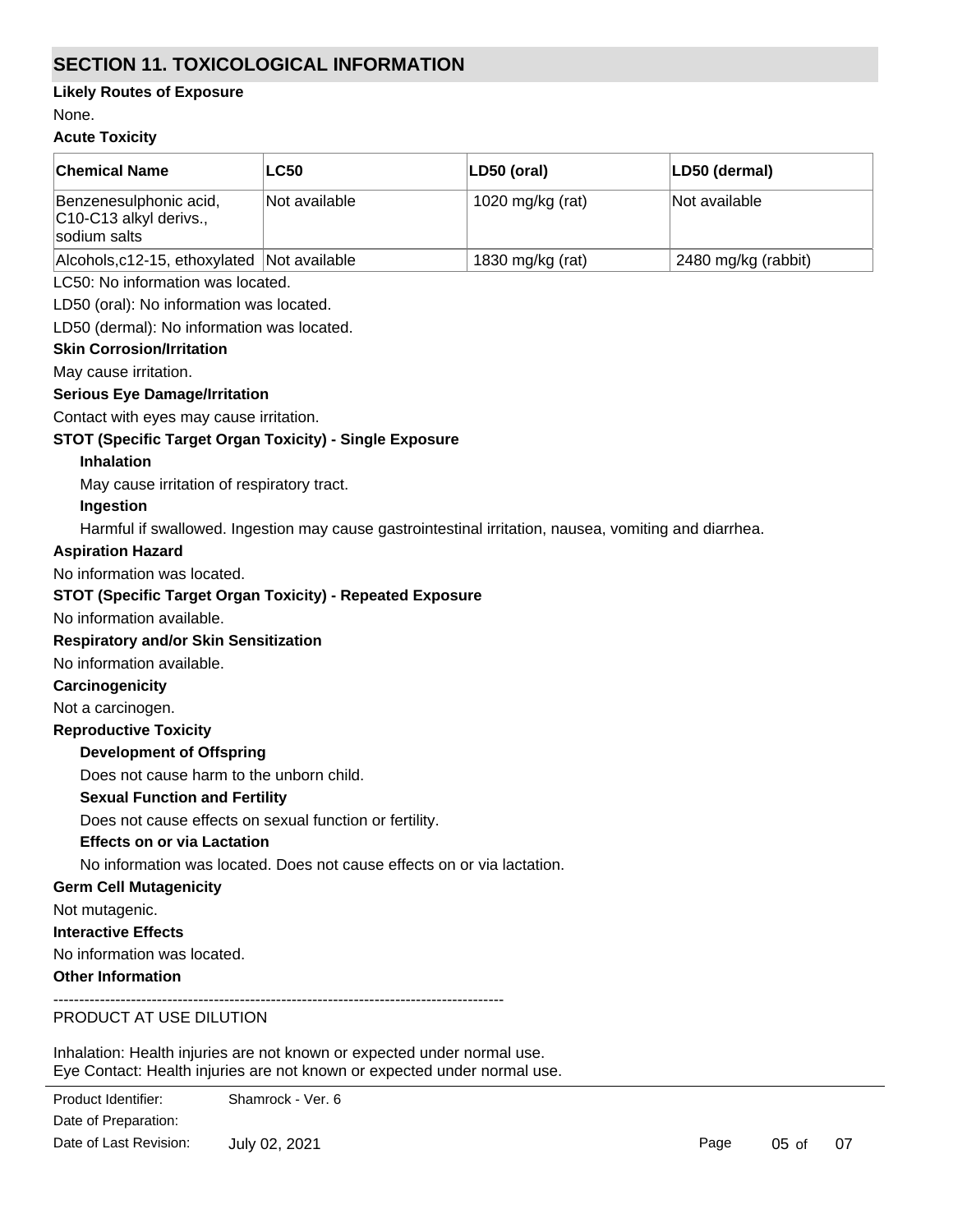# **SECTION 12. ECOLOGICAL INFORMATION**

### **Ecotoxicity**

Harmful to aquatic life.

#### **Acute Aquatic Toxicity**

| <b>Chemical Name</b>                                             | LC50 Fish                                                                      | <b>EC50 Crustacea</b>           | <b>ErC50 Aquatic</b><br><b>Plants</b> | ErC50 Algae                                                                      |
|------------------------------------------------------------------|--------------------------------------------------------------------------------|---------------------------------|---------------------------------------|----------------------------------------------------------------------------------|
| Benzenesulphonic acid,<br>C10-C13 alkyl derivs.,<br>sodium salts | 1.67 mg/L (Lepomis   2.9 mg/L (Daphnia<br>lmacrochirus<br>(bluegill); 96-hour) | magna (water flea);<br>48-hour) | Not available                         | $\frac{1}{29}$ mg/L<br>(Pseudokirchneriella<br>subcapitata (algae);<br>196-hour) |

#### **Persistence and Degradability**

No information available.

### **Bioaccumulative Potential**

No information available.

#### **Mobility in Soil**

No information was located.

### **Other Adverse Effects**

There is no information available.

# **SECTION 13. DISPOSAL CONSIDERATIONS**

#### **Disposal Methods**

Dispose of contents and container in accordance with local, regional, national and international regulations.

# **SECTION 14. TRANSPORT INFORMATION**

Not regulated under Canadian TDG regulations. Not regulated under US DOT Regulations.

**Environmental Hazards** Not applicable

**Special Precautions** Not applicable

## **Transport in Bulk According to Annex II of MARPOL 73/78 and the IBC Code**

Not applicable

# **SECTION 15. REGULATORY INFORMATION**

### **Safety, Health and Environmental Regulations**

#### **Canada**

### **Domestic Substances List (DSL) / Non-Domestic Substances List (NDSL)**

All ingredients are listed on the DSL/NDSL.

#### **USA**

### **Toxic Substances Control Act (TSCA) Section 8(b)**

All ingredients are listed on the TSCA Inventory.

### **Additional USA Regulatory Lists**

### SARA Title III - Section 313:

Federal Regulations, Part 372.

Section 313 of Title III of the Superfund Amendments and Reauthorization Act of 1986 (SARA). This product does not contain any chemicals which are subject to the reporting requirements of the Act and Title 40 of the Code of

Date of Preparation: July 02, 2021 Product Identifier: Shamrock - Ver. 6 Date of Last Revision:

Page 06 of 07